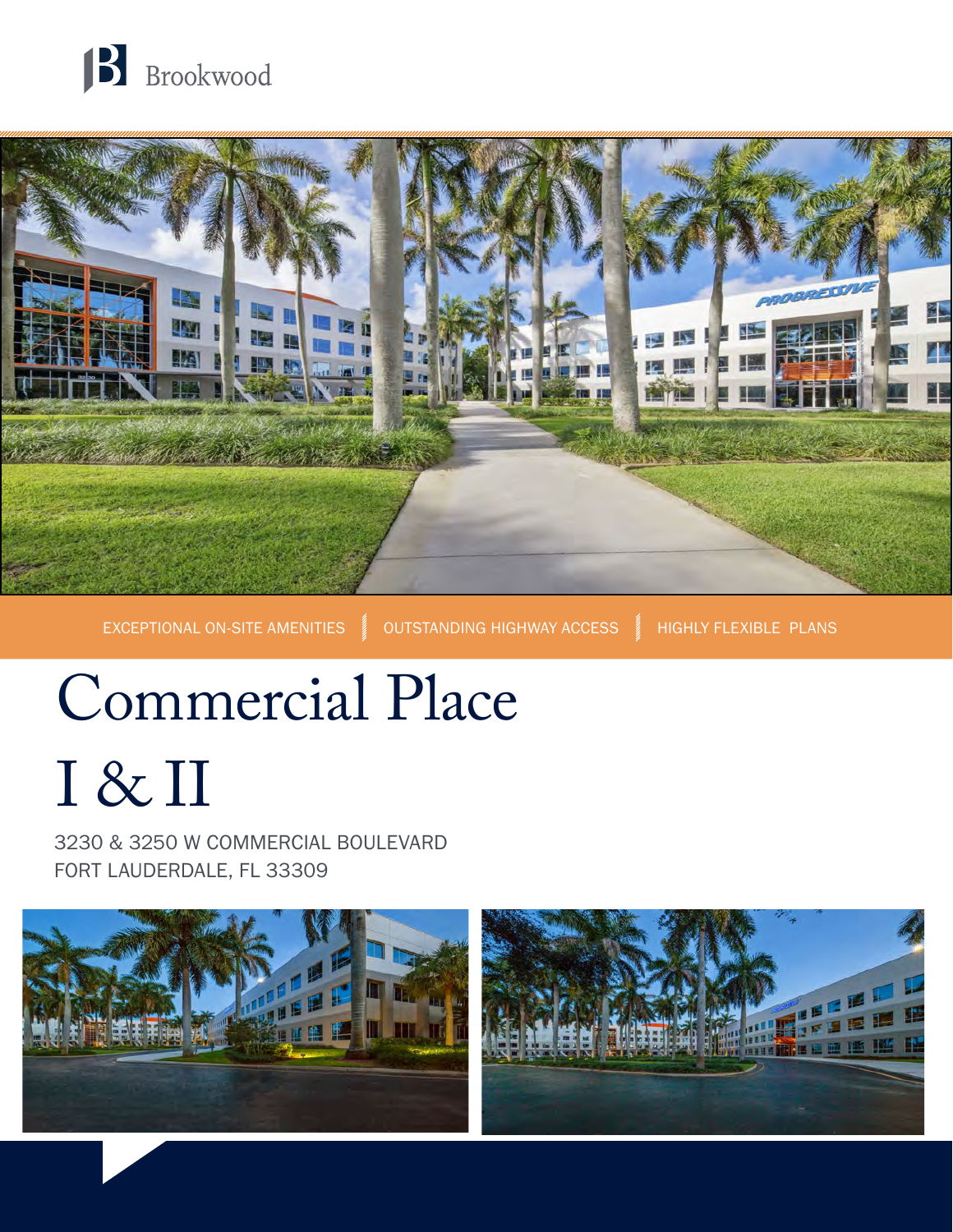Commercial Place I & II is a two-building, multi-tenant office property located in the Commercial Boulevard sumarket of Fort Lauderdale, FL. The Class A property is conveniently located between the Florida Turnpike and Interstate 95, with 20 minutes access to Fort Lauderdale-Hollywood International Airport and five minutes access to Fort Lauderdale Executive Airport.

The property offers on-site state-of-the-art conference facility, on-site cafe and fitness center with lockers and showers, and on-site property management office. Capital improvements include new exterior paint, complete elevator modernization, and renovated common areas, cafe, conference room and fitness center.















State-of-the-art Conference Center



Fitness center with lockers & showers



On-site Cafe

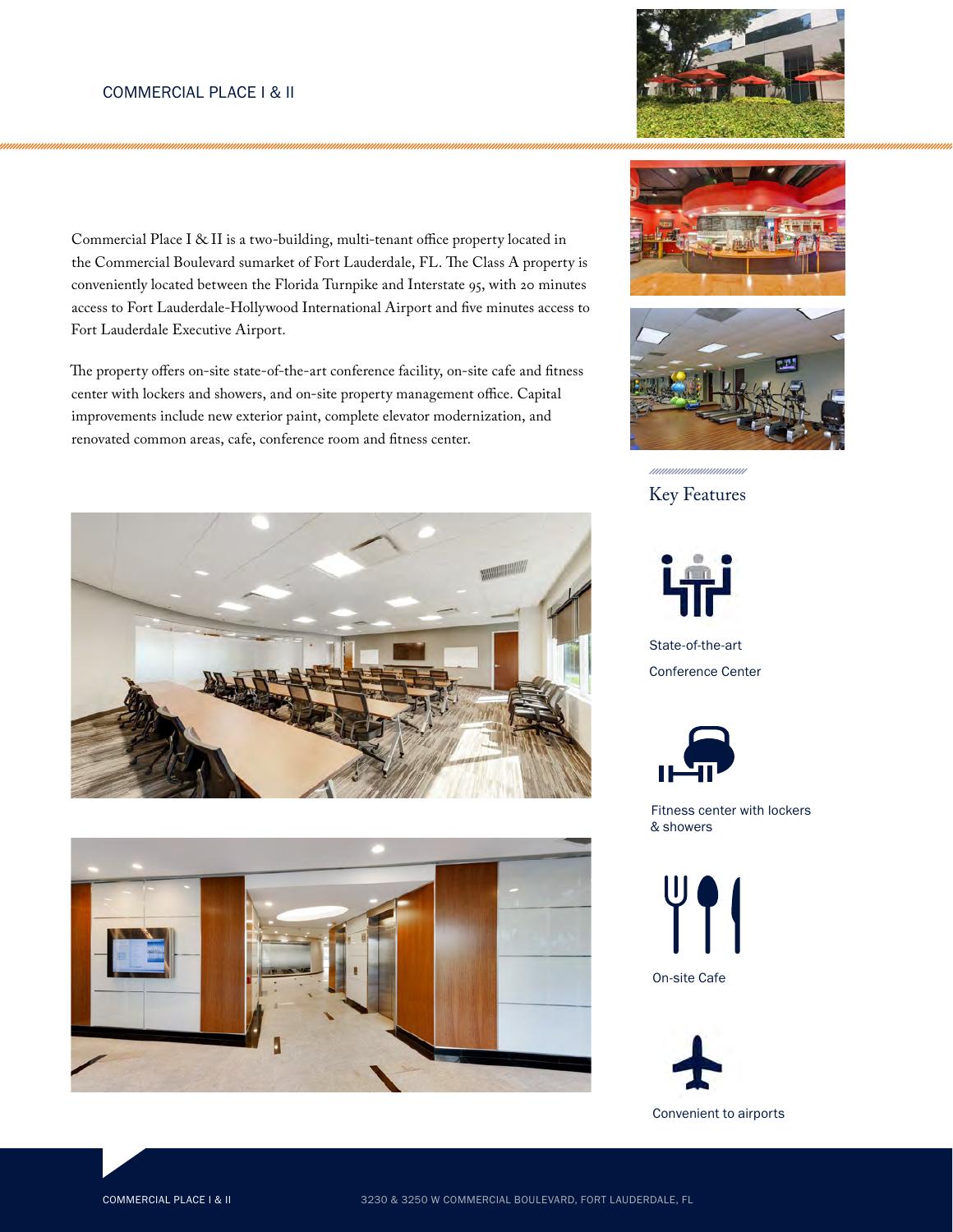

COMMERCIAL PLACE I COMMERCIAL PLACE II



# AVAILABLE SPACE

| COMMERCIAL PLACE I |              |                  |  |  |
|--------------------|--------------|------------------|--|--|
| <b>SUITE</b>       | <b>RSF</b>   | <b>NOTES</b>     |  |  |
| 160                | 1,305        | AVAILABLE 3/1/23 |  |  |
| 180                | 4,184        |                  |  |  |
| 240                | 2,241        |                  |  |  |
| 320                | 1,368        |                  |  |  |
| 360                | 3,005        | AVAILABLE 1/1/23 |  |  |
| 380                | 2,892        |                  |  |  |
| 420                | 2,922        |                  |  |  |
|                    |              |                  |  |  |
| <b>RENTAL RATE</b> | <b>OPEX</b>  | PARKING          |  |  |
| \$19.50/s.f        | \$10.40/s.f. | 4.23/1,000 S.F.  |  |  |
| <b>NNN</b>         | + ELEC.      |                  |  |  |
|                    |              |                  |  |  |

| COMMERCIAL PLACE II |            |                  |  |  |
|---------------------|------------|------------------|--|--|
| <b>SUITE</b>        | <b>RSF</b> | <b>NOTES</b>     |  |  |
| 120                 | 5,510      | AVAILABLE 7/1/22 |  |  |
|                     |            |                  |  |  |
|                     |            |                  |  |  |
|                     |            |                  |  |  |

| <b>RENTAL RATE</b> | OPEX         | <b>PARKING</b>  |
|--------------------|--------------|-----------------|
| \$19.50/s.f.       | \$10.92/s.f. | 4.23/1,000 S.F. |
| <b>NNN</b>         |              |                 |